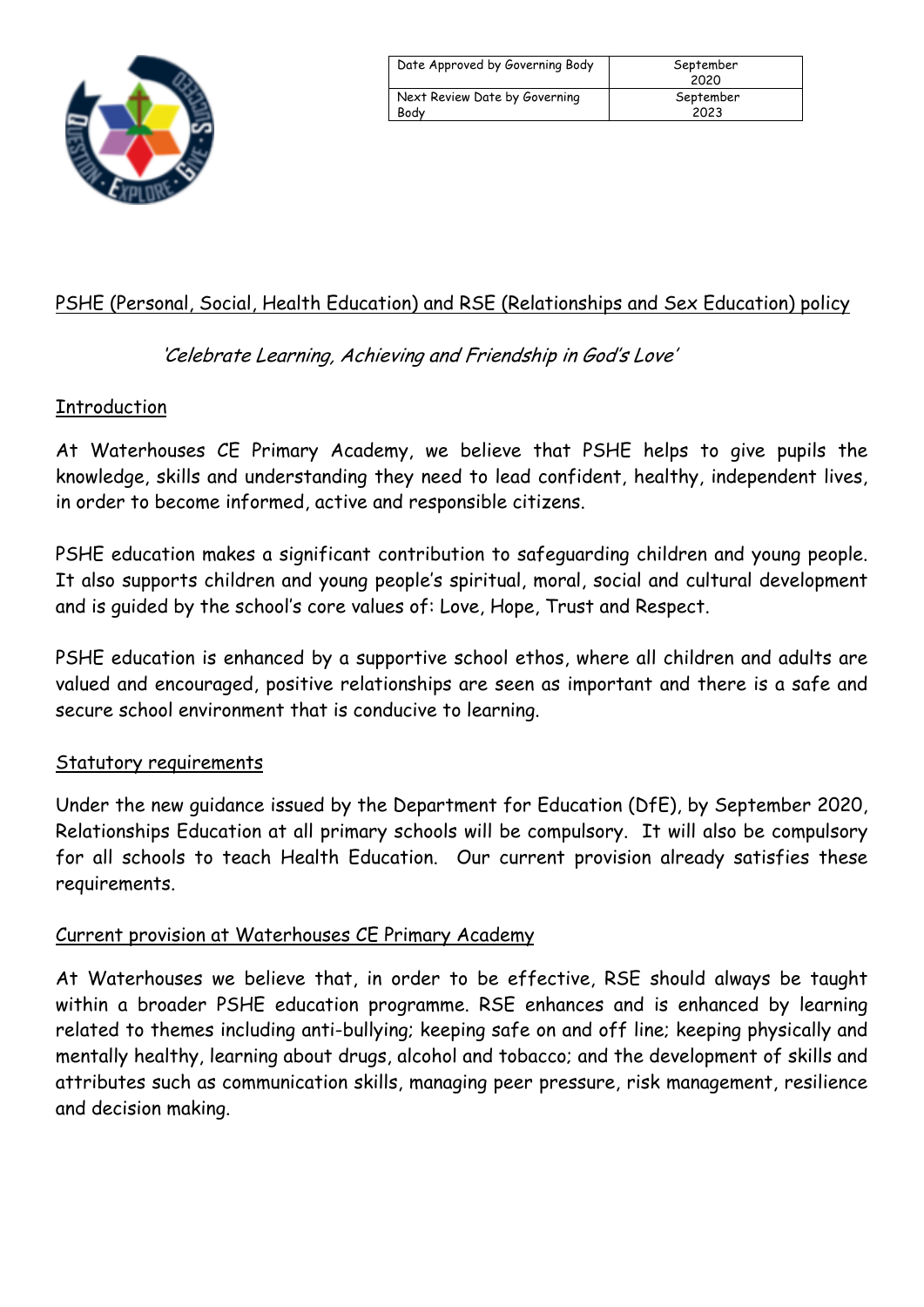## The aims of PSHE and RSE at Waterhouses are to:

- Promote the spiritual, moral, cultural, mental and physical development of all pupils
- Prepare pupils for the opportunities, responsibilities and experiences of later life
- Encourage pupils to value themselves and others
- Allow pupils to acknowledge and appreciate difference and diversity
- Teach pupils how to make informed choices
- Prepare pupils to be positive and active members of a democratic society
- Teach pupils to understand what constitutes a safe and healthy lifestyle
- Provide a framework in which sensitive discussions can take place
- Promote safety in forming and maintaining relationships
- Provide pupils with a toolkit for understanding and managing their emotions
- Provide pupils with the opportunities to consider issues which may affect their own lives and/or the lives of others
- Help pupils to identify the characteristics of healthy relationships, how relationships may affect mental and physical health; and how to stay safe online
- Prepare pupils for puberty, and give them an understanding of sexual development and the importance of health and hygiene
- Help pupils develop feelings of self-respect, confidence and empathy
- Create a positive culture around issues of sexuality and relationships
- Teach pupils the correct vocabulary to describe themselves and their bodies

## **Organisation**

RSE education is firmly embedded within the curriculum through PSHE, and cross-curricular links through our Cornerstone Curriculum. Adults do their best to answer all questions honestly with due regard to the age and stage of the pupils' development, ensuring sensitivity and care. Matters discussed with individuals in class may be referred on to the parents in order for them to provide increased clarity should they wish to do so and should the class teacher deem this necessary. Aspects of RSE will be covered as part of a planned scheme of work and, where it is deemed beneficial, visiting speakers from the local community or other professionals may be utilised to support the delivery of the RSE curriculum. Their input is carefully planned and monitored to fit into and complement the curriculum. Teachers are always present during sessions delivered by visiting speakers and the teachers remain responsible for the delivery of the RSE curriculum. Whilst many aspects of RSE are taught throughout the year, some specific age-related aspects are delivered at a pre-planned point in the year, in order that parents/carers are informed and can be involved in supporting their child.

Staff are aware that views around RSE related issues are varied. However, whilst personal views are respected, all RSE issues are taught without bias. Themes are presented using a variety of views and beliefs, so that pupils are able to develop their own, informed opinions whilst developing respect for others who may have different opinions.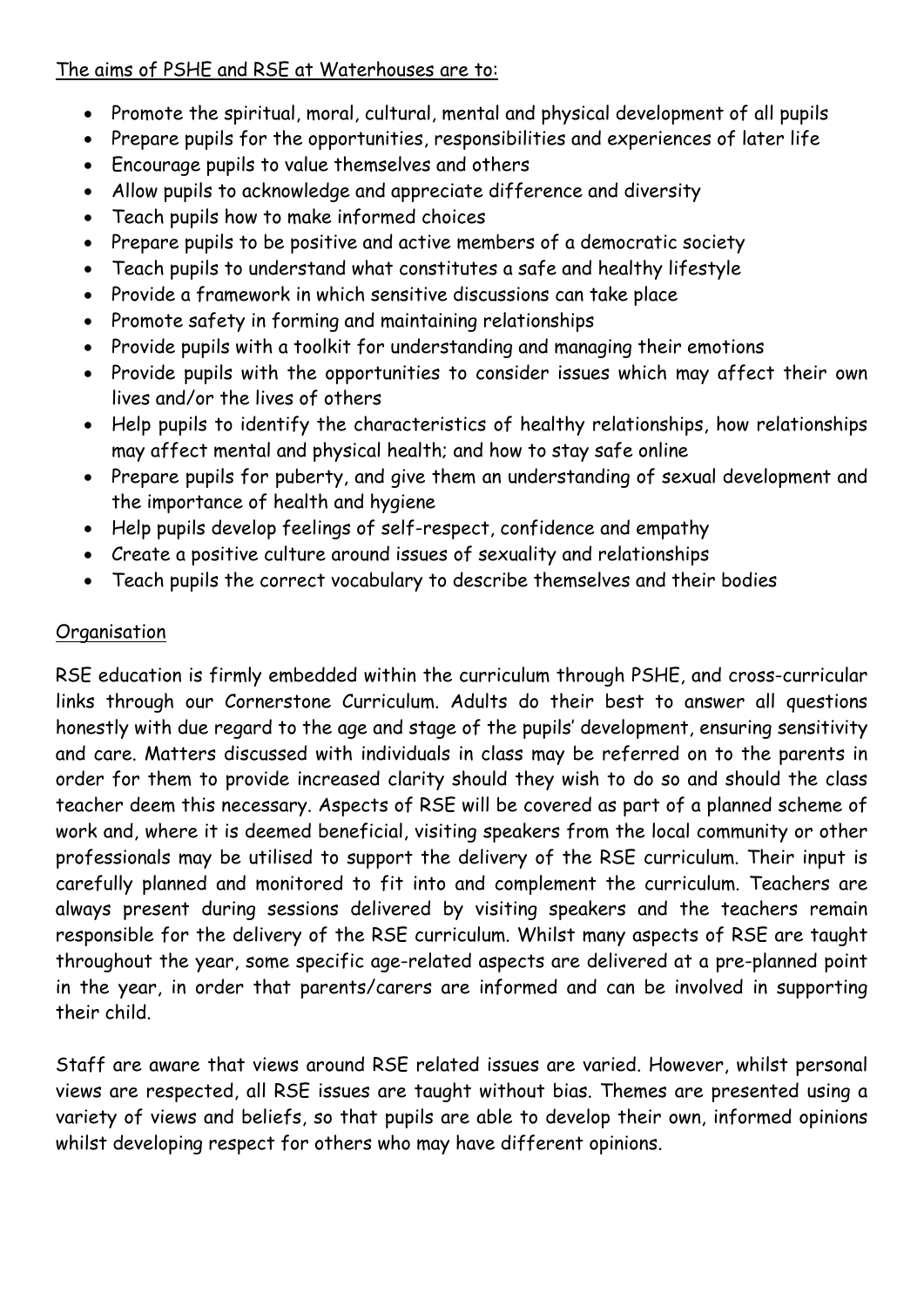## Content

## Early Years Foundation Stage (EYFS) - Nursery and Reception

As outlined in Development Matters, 'Personal, Social and Emotional Development' is a prime area of learning. Through the EYFS curriculum, children are taught to play co-operatively, taking turns with others, and learn to show sensitivity to others' needs and feelings. Children are encouraged to form positive relationships with adults and other children and talk about how they, and others, show feelings, whilst at the same time, learning about appropriate ways to demonstrate their emotions.

Through the 'Understanding the World' Early Learning Goal, children learn that others do not always enjoy the same things as they do and they are taught about similarities and differences between themselves and others, and among families, communities and traditions. They talk about their own, and others' behaviour and its consequences and learn that some behaviour is unacceptable. They develop their understanding of ways to keep healthy and safe. Children make observations of animals and plants and explain why some things occur, and talk about changes.

## Key Stage One (KS1) - Years 1 and 2

Pupils learn to recognise similarities and differences between themselves and others; identify and share their feelings, recognise safe and unsafe situations and are enabled to identify people who they trust and would feel comfortable talking to. They identify and name basic parts of the human body, find out about animal life cycles and notice that animals, including humans, have offspring which grow into adults. Pupils reflect on family relationships, different family groups and celebrations and consider how to form healthy relationships with others. Children learn about the importance of personal hygiene to maintain good health and about personal safety, both offline and online.

#### Key Stage Two (KS2) - Years 3,4, 5 and 6

Pupils learn to express their opinions about relationships and to listen to and support others, including respecting other people's viewpoints and beliefs. They learn to recognise their own worth and identify positive things about themselves. They are encouraged to appreciate the relevance of prioritising events in their lives in order to promote their own mental health and well-being. The physical changes that take place during puberty are discussed explicitly in Years 4, 5 or 6, developing an understanding of why these changes occur and how individuals can manage them. Parents are informed and invited to view the resources to be used during these sessions before consenting to their child's participation. As part of the statutory science curriculum, children are taught about the life processes of reproduction in some plants and animals and they learn to describe the changes that take place as humans develop to old age.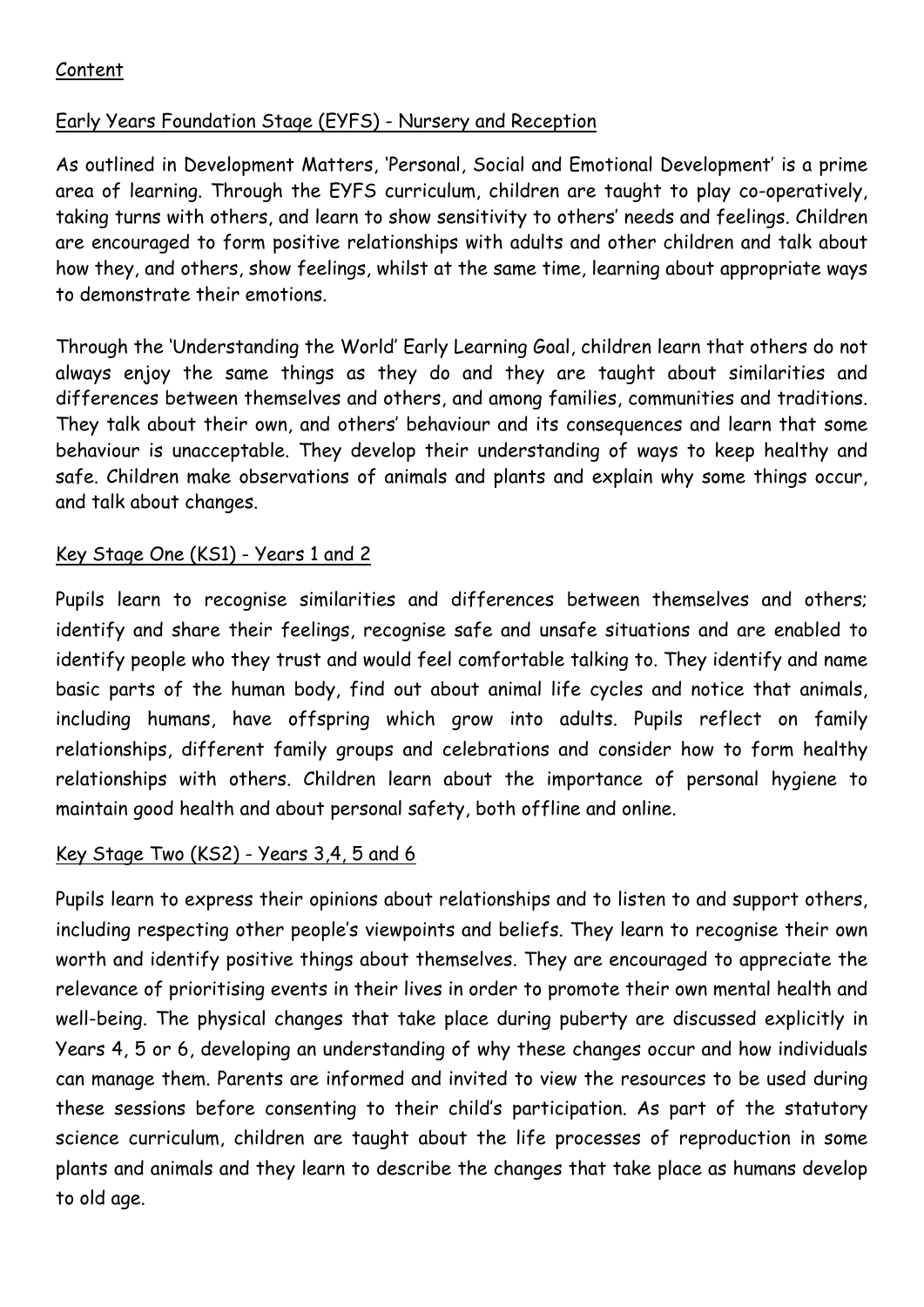Sex education is taught as a discrete topic in Year 6. The content we teach is compulsory and is linked to the reproduction parts of the science national curriculum.

Children at this age are likely to have some ideas about how babies are made through sexual intercourse, although it is possible there are still several misconceptions.

Having an understanding of what is meant by sex is an important foundation for the RSE and your children will receive this at the next phase of their education.

An attachment 'Appendix 1' shows specific RSE learning intentions for each year group and summarises the main RSE content in our Scheme of Work.

#### The Role of Parents

The School is well aware that the primary role in children's RSE education lies with parents and carers and through an Open-Door policy we aim to build positive and supporting relationships with the parents of children at Waterhouses through respect, mutual understanding, trust and co-operation.

In promoting this we:

- Inform parents about the school's PSHE and RSE policy and practice
- Answer any questions that parents may have about the RSE education of their child
- Take seriously any issue that parents raise with teachers or governors about this policy or the arrangements for PSHE and RSE education in the school
- Aim to work collaboratively with parents, in order to prepare children adequately for the next steps in their learning journey, and enable them to form safe, healthy relationships
- Believe that through consultation, and an exchange of knowledge and information, children will benefit from hearing consistent messages about their changing body and their increasing responsibilities, for their personal safety, hygiene, physical and mental health

Parents have the right to withdraw their child from all or part of the RSE programme, except for those parts included in the statutory National Curriculum. If a parent wishes their child to be withdrawn from RSE lessons, they should discuss this with the Head Teacher, in person, by prior appointment, and make it clear which aspects of the programme they do not wish their child to participate in.

Where a child is withdrawn from all or part of the programme this will be managed discretely and with sensitivity. The School always complies with the wishes of parents in this regard.

Parents are informed that the RSE curriculum is an essential vehicle in supporting the School's statutory duty to:

- Safeguard and promote the wellbeing of their children
- Advance the 2010 Equality Act
- Encourage the spiritual, moral, social and cultural development of pupils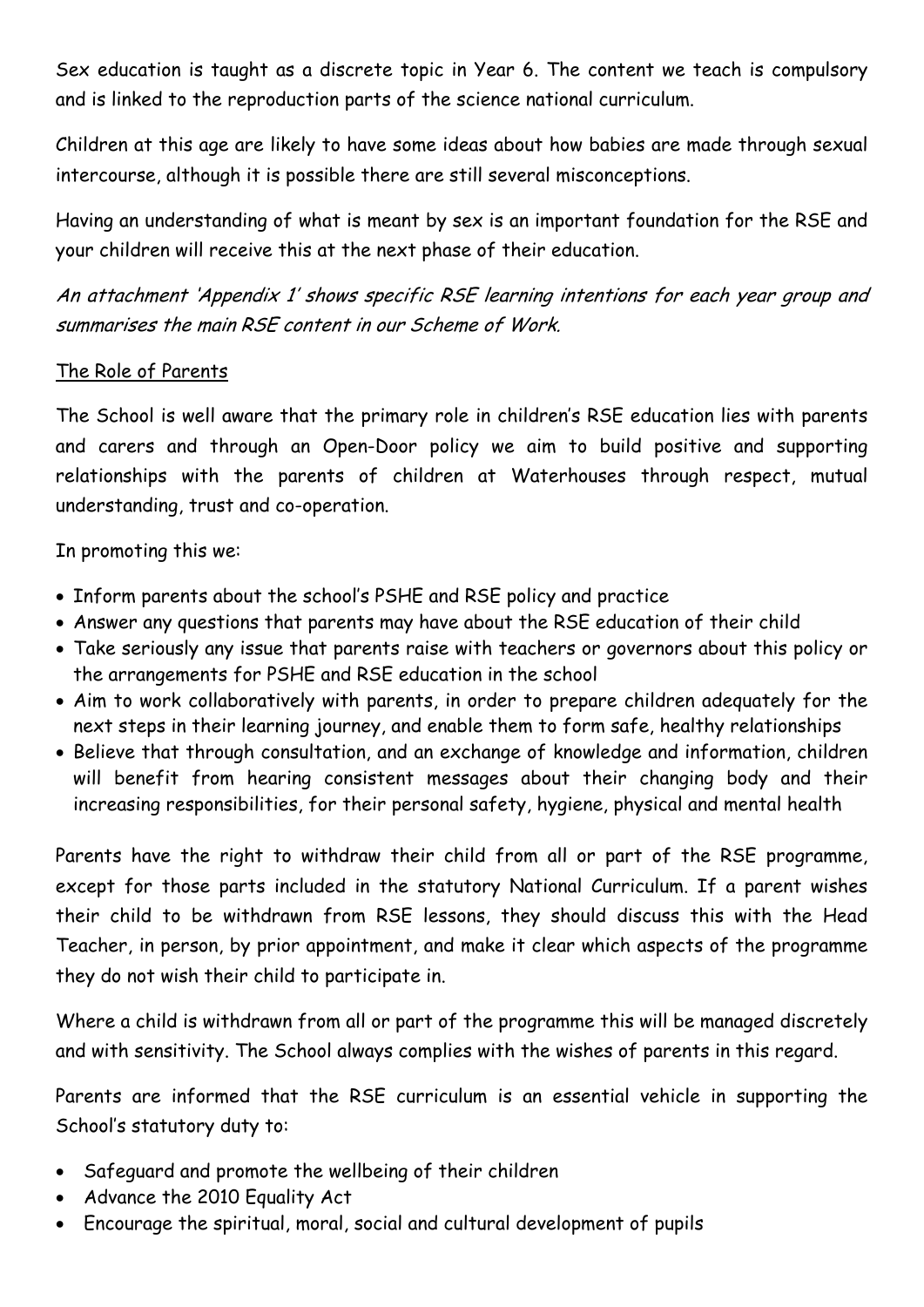- Foster British values
- Prepare children and young people for the challenges, opportunities and responsibilities of adult life

## Teaching PSHE and RSE to children with SEND

All pupils, regardless of their needs, must be part of PSHE & RSE lessons, as it is an important part of developing healthy relationships with their peers. We will respect pupils' unique starting points by providing learning opportunities that are matched to the individual needs of all children, including those who have learning difficulties. When teaching PSHE and RSE we consider targets set for children who have an Education Health and Care Plan (EHCP), some of which may be directly related to PSHE and RSE targets.

## Equality and Diversity

At Waterhouses CE Primary Academy, PSHE and RSE is accessible to every pupil. Teaching will take into account the ability, age, readiness, religious and cultural backgrounds of our young people and those with English as a second language to ensure that all can fully access our PSHE education provision, in accordance with the Equality Act 2010, and as a school we are required to comply with the relevant requirements of the Equality Act to ensure all of our pupils are not unlawfully discriminated against because of their age, sex, race, disability, religion or belief, gender reassignment or sexual orientation.

## Confidentiality

Teachers conduct RSE lessons in a sensitive manner and in confidence. However, if a child makes a reference to being involved in, or being likely to be involved in sexual activity, or exhibits sexualised behaviour, including the use of language that is not age and stage appropriate, then the teacher will deal with it as a matter of child protection by following the school's agreed protocols for Safeguarding. Teachers will respond in a similar way if a child indicates that they may have been experiencing abuse. If the teacher, or any other adult, has concerns, they will bring these to the attention of the Designated Safeguarding Lead (DSL) Mrs Joy Hulme or the Deputy Designated Safeguarding Lead (DDSL) Mrs Laura Lafford. The DSL or DDSL will deal with any matters in line with the school's Safeguarding Policy and protocols.

## Sexual Identity and Sexual Orientation

Waterhouses CE Primary Academy believes that RSE should meet the needs of all pupils regardless of their developing sexuality and be able to deal honestly and sensitively with questions about sexuality, sexual orientation etc. whilst offering support and understanding. The school will signpost pupils and/or parents /carers, to relevant support agencies if this is deemed appropriate. Homophobic, bi-phobic or transphobic remarks will not be acceptable in our school, in line with our core values.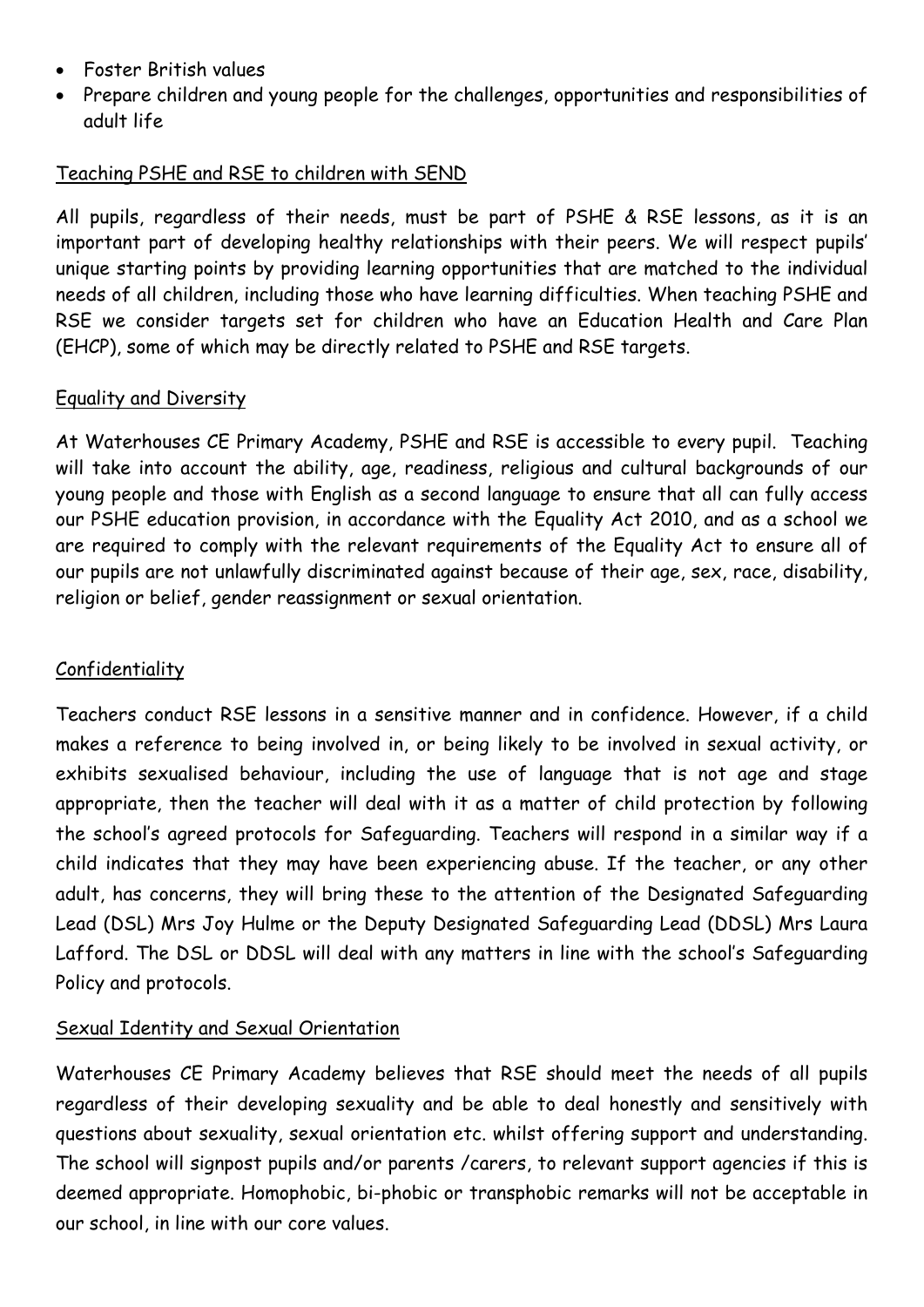The PSHE subject leader monitors the delivery of PSHE and RSE in order to review good practice and update policies as necessary.

#### Monitoring and Review

The Local Governing Body will review the School's PSHE and RSE policy once every three years, or more regularly if legislative or policy changes necessitate an earlier review.

Date Reviewed:

Date Ratified: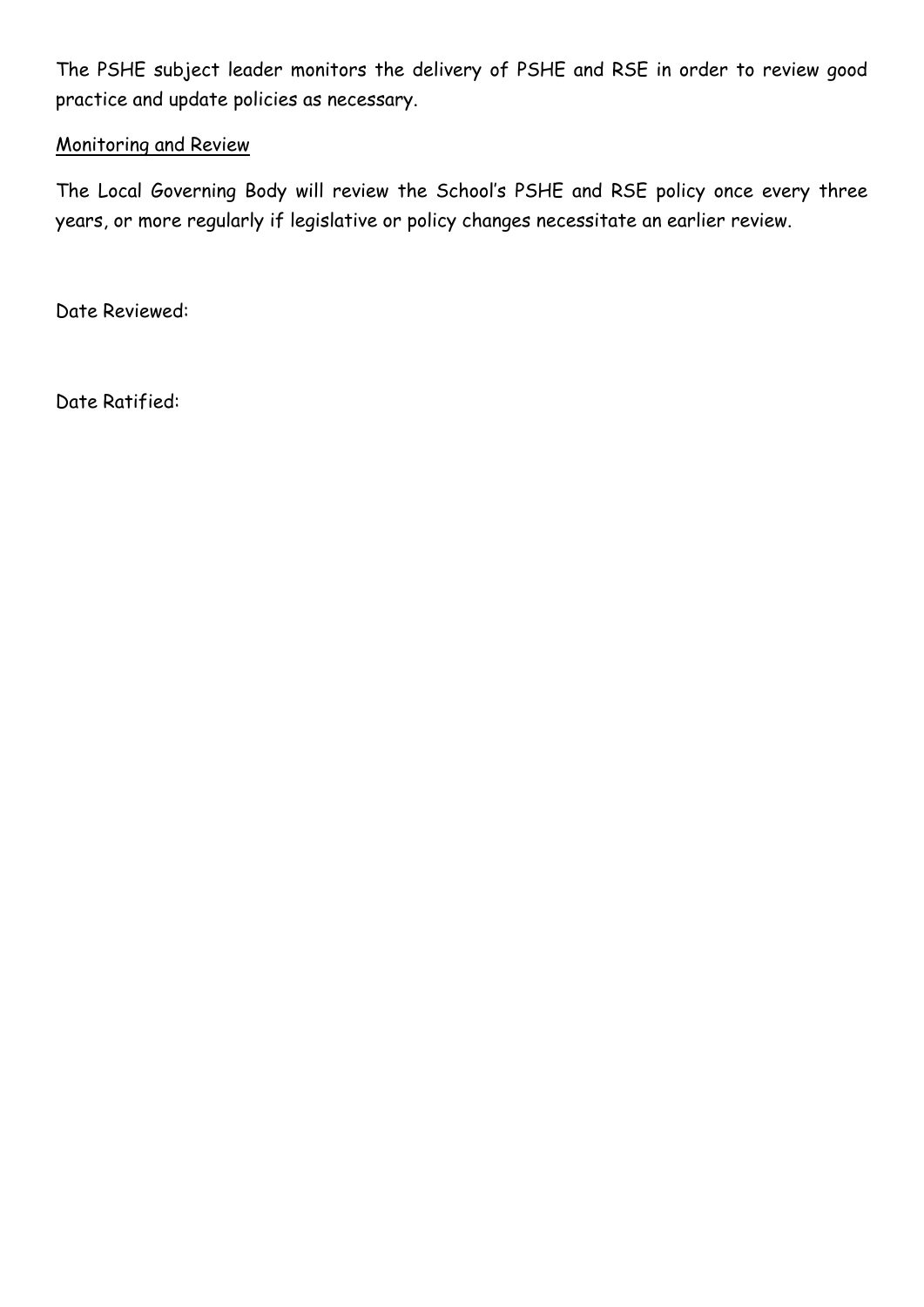# Appendix 1

# Waterhouses CE Primary Academy

# RSE in our Scheme of Work

This document summarises the main RSE content in our Scheme of Work.

(It can be shared with parents and carers to show where various concepts are introduced).

| <b>Year</b>    | <b>Theme</b>                   | <b>Key concepts</b>                                                                                                              | <b>Vocabulary</b>                                                                                                                                                                               |
|----------------|--------------------------------|----------------------------------------------------------------------------------------------------------------------------------|-------------------------------------------------------------------------------------------------------------------------------------------------------------------------------------------------|
| <b>FS</b>      | Me and my<br>Relationships     | <b>Friends</b><br><b>Families</b>                                                                                                | Friend, like, sharing, caring,<br>listening, understanding, fun,<br>family, different, same, mum,<br>dad, step mum, step dad,<br>brother, sister, grandparent,<br>auntie, uncle, cousin         |
| 1              | Happy and<br><b>Healthy Me</b> | Parts of the body<br>Changes from baby to adult<br>What can we do now and<br>what can we do in the future                        | Head, neck, shoulders, arms,<br>hands, fingers, legs, feet, toes,<br>face, eyes, nose, mouth, ears,<br>teeth, hair, knee elbow, child,<br>teenager, elderly, change,<br>needs, grow and develop |
|                | Me and My<br>Relationships     | <b>Types of families</b><br>Special people<br><b>Friends</b><br><b>Making choices</b>                                            | Family, relationship, different,<br>similar, respect, care, love,<br>look after<br>like, trust, share, listen, help,<br>talk, kind,<br>good friend and choice                                   |
| $\overline{2}$ | Happy and<br><b>Healthy Me</b> | Parts of the body<br>Germs and diseases                                                                                          | Nipples, vulva, penis, testicles,<br>clean, dirty, hygiene, washing,<br>infection, disease, germ,<br>spread, catch, illness, stop,<br>cover, nurse, doctor and<br>pharmacist                    |
|                | Me and My<br>Relationships     | Getting on with others<br>Dealing with conflict<br>Teasing and bullying<br>Changing relationships                                | Behaviour, affect, others,<br>sharing, taking turns, helping,<br>rules, fair, unfair, right, wrong,<br>kind, unkind, special, change,<br>loss, happy, sad, angry,<br>remember, talk and share   |
|                | Me and My<br>Safety            | Keeping safe in relation to<br>people<br>Surprises and secrets                                                                   | Safe, unsafe, comfortable,<br>uncomfortable,<br>acceptable, unacceptable,<br>secret, surprise, tell, no and<br>stop                                                                             |
|                | Me and<br><b>Other People</b>  | Differences between boys<br>and girls (not physical)<br>Gender stereotypes<br>Stonewall - Same Love<br><b>Different Families</b> | Boy, girl, male, female, family,<br>same, different and similar                                                                                                                                 |